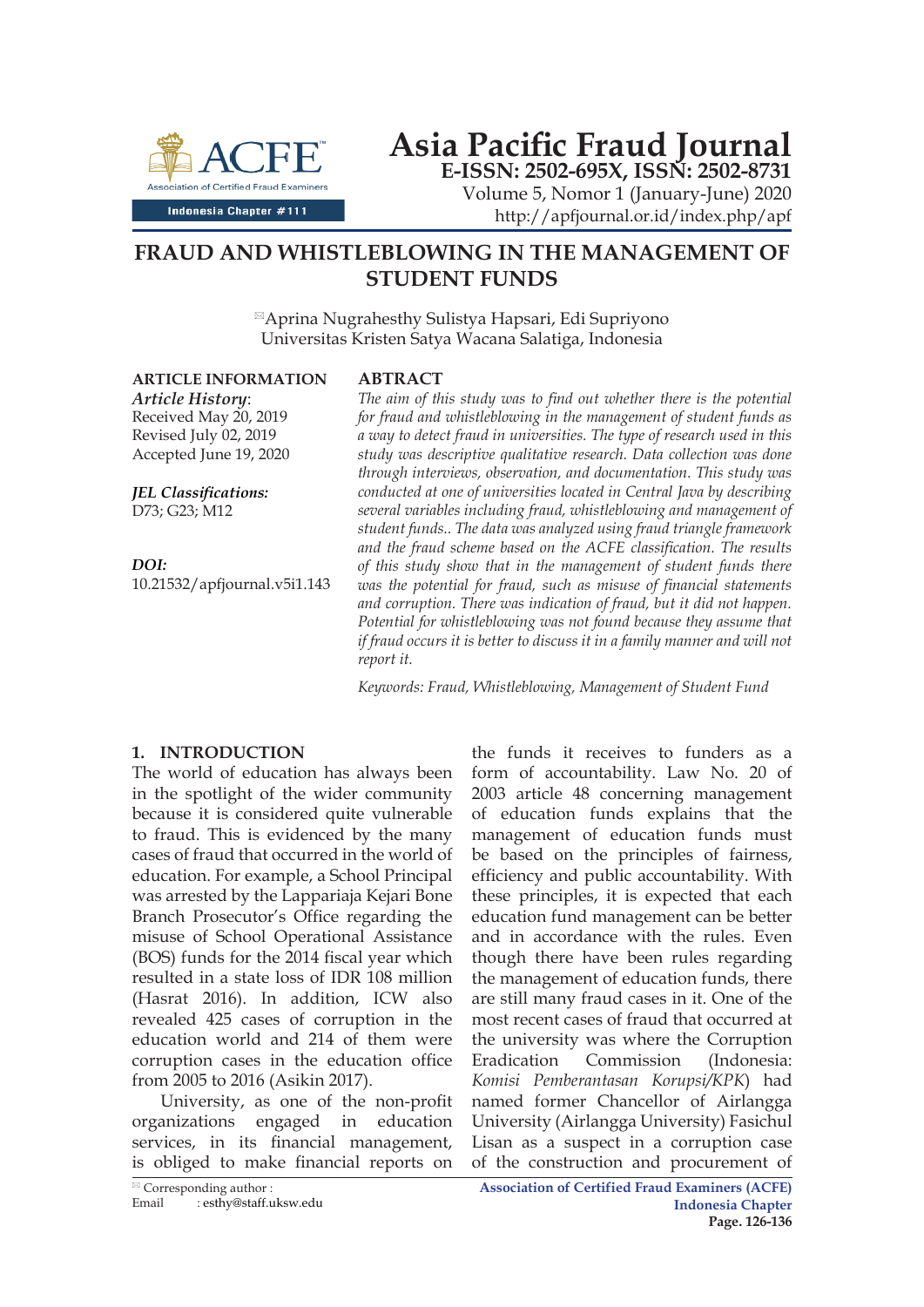medical devices at the Teaching Hospital of Airlangga University in 2007-2010 (Rakhmawaty, 2016).

Whistleblowing is one way that is considered capable of reducing the potential for fraud. Dyck et al. (2010), explains that the existence of whistleblowing is considered important in revealing fraud that occurs in the 21st century. Whistleblowing is the disclosure of information by members or former members of an organization that is seen as illegal and immoral practices (Miceli, Near, and Dworkin 2008).

Research related to fraud in education funds was conducted by Puspitasari, Haryadi, and Setiawan (2015). The research revealed that there was fraud in the Student Activity Unit (Indonesia: *Unit Aktivitas Mahasiswa/UKM*) in financial management, particularly in the high costs in the accountability report. Meanwhile, research related to whistleblowing as a means of mitigating fraud was conducted by Seifert et al. (2010). The research showed that disclosure of fraud using whistleblowers had proven to be more effective than using other methods, such as internal audit or external audit. Meanwhile, Dyck et al. (2010) concluded that the role of employees as whistleblowers could reveal 17 percent of fraud, while external auditors only revealed 10 percent of 216 cases of fraud.

Based on the background described above, this study is intended to find out the potential for fraud in the management of student funds at ABC University, as well as the potential for whistleblowing that is used as a form of fraud mitigation. This research was conducted on 13 student organizations in this case called the Faculty Student Senate (Indonesia: *Senat Mahasiswa Fakultas / SMF*) in the hope of seeing an overall picture related to the management of student funds. ABC University was chosen because it had been awarded institution accreditation with the score A. With the accreditation score A, the risk of fraud can be mitigated properly. The results of this study are expected to contribute to student organizations in particular and university leaders and faculty leaders in general to be able to provide information related to the potential for fraud and whistleblowing that occurs in the management of student funds, in addition to adding to the accounting behavior literature in the field of audit.

## **2. LITERATURE REVIEW AND HYPO-THESIS**

## *Fraud*

In the accounting and auditing literature, fraud is a fraudulent practice which is interpreted as disobedience and deviation (Priantara 2013). According to the International Standards on Auditing (ISA) section 240, fraud is defined as a deliberate act by the company that acts as the leader of the company, employees or third parties who commit fraud to gain profit by justifying all means. Rezaee (2005) defines fraud as a deliberate and contrived act by an entity that can result in ownership of illegal profits. Fraud is carried out for three reasons: pressure, opportunity, and rationalization. These three factors are known as The Fraud Triangle (Arens, Randy, and Mark 2008).

According to the Association of Certified Fraud Examiners (ACFE, 2017), fraud is any attempt to trick other parties in order to get benefits. Fraud scheme according to ACFE is classified into three: asset misappropriation, fraudulent financial statements, and corruption. Asset misappropriation is company assets that are abused by parties inside and outside the company. This type of fraud is the easiest type to know because it is tangible and can be measured and calculated. Fraudulent financial statement is presenting incorrect company financial statements deliberately intended to trick users of the financial statements. Corruption is an abuse of authority or a conflict of interest, bribery, illegal acceptance, gratuity, and extortion.

## **Whistleblowing**

Whistleblowing is the disclosure of information, by members or former members of an organization, that is seen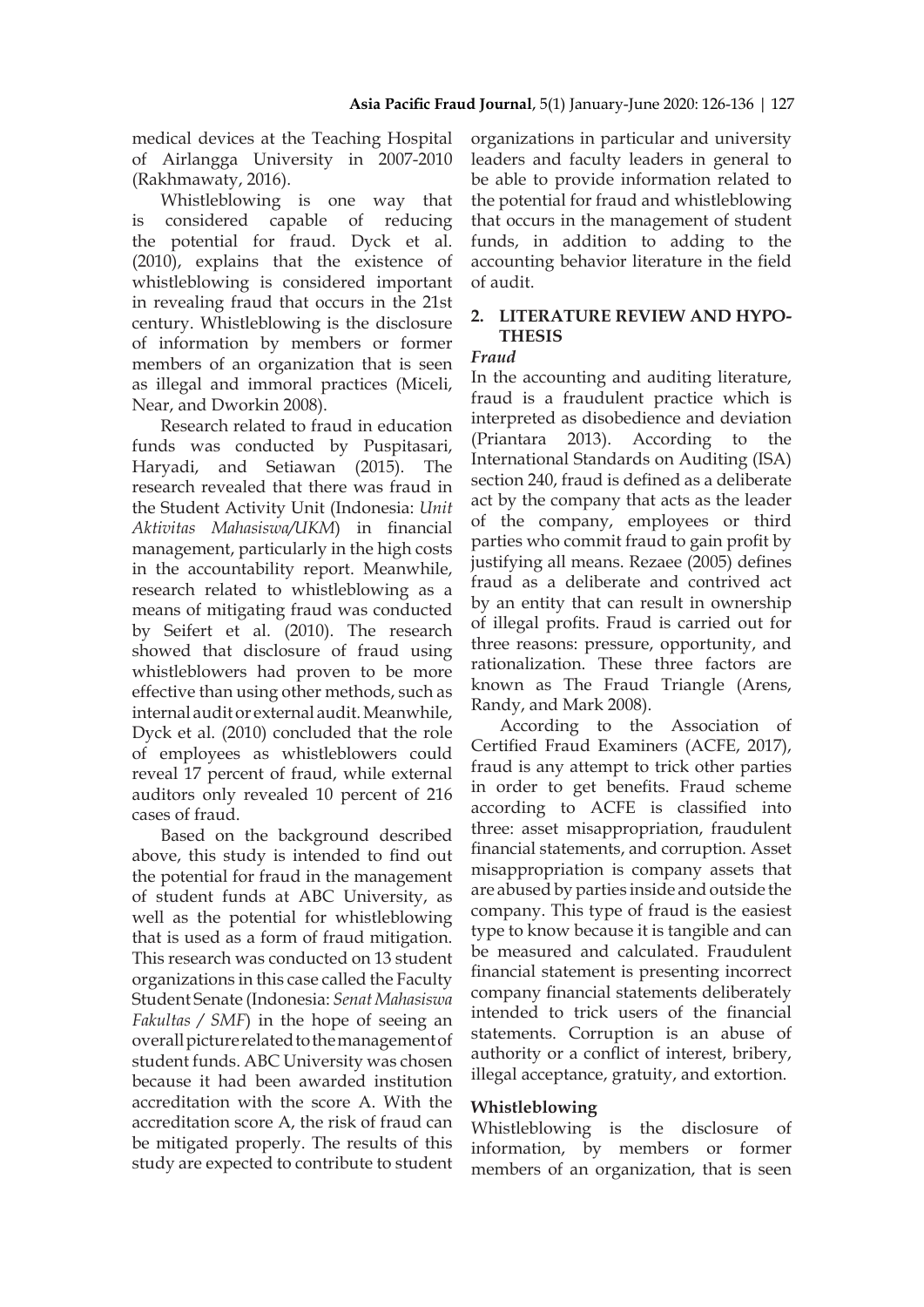as illegal practices to the organization or the community (Miceli, Near, and Dworkin 2008). Whistleblowing can run effectively if it meets four elements: the existence of a whistleblower, fraud cases must be reported clearly accompanied by evidence of relevant case information, the existence of individuals or groups of people in the organization who commit fraud, the presence of other parties or authorities who receive complaints and evidence of fraud committed (Dasgupta and Kesharwani 2010). Siringoringo (2015) defines whistleblowing as an act of reporting violations within an organization to other parties both inside and outside the organization. Park, Blenkinsopp, Oktem, and Omurgonul (2008) classify whistleblowing in three dimensions: internal, external and unidentified or anonymous Whistleblowing.

The famous whistleblowing case in Indonesia occurred in the Indonesian police regarding the scandal of case broker. Another case was related to reporting bribery information in the election of BI Senior Deputy conducted by members of the House of Representatives (Wardah, 2012). The second role of the whistleblowers is very important in protecting the country from greater losses and violations of the law (Rustiarini, Wayan, and Sunarsih 2015). This further shows that the role of whistleblowing has a significant impact, even though being a whistleblower is considered not easy because some people view the whistleblower as an act that does not obey the norms of organizational loyalty. In addition, there are also those who view the whistleblower as a hero to the values that are considered more important than loyalty to the organization (Bagustiantoi, Rizki, and Nurkholis 2013). Heungsik and Blenkinsopp (2009) reveal that the risk of retaliation that may be received by whistleblowers can indirectly affect individual intentions to reveal existing fraud. However, some argue that whistleblowing is a behavior that benefits the organization and society (Appelbaum et al., 2007).

## **Management of Student Funds**

Student organization is an organization consisting of students to accommodate the talents, interests, and potential of students carried out in extracurricular activities (Purnami, Sulindawati, and Marvilianti 2017). The role of student organizations is also quite significant for the development of the university. In addition to helping raise the name of the university itself, the student organization is also a place to produce quality students (Saptarengga 2014). In each of its activities, Faculty Student Senate (Indonesia: *Senat Mahasiswa Fakultas / SMF*) is funded by the university which is then referred to as a student fund. Student funds are funds provided by the university to faculties and then distributed to student organizations which will be managed for student support activities, both professional and humanistic activities. In addition, student funds for activities are also obtained from business to obtain funds (Indonesia: *Usaha Dana / USDA*). Stages of student fund management starts from the planning which is marked by the activities of the Work Meeting and Coordination Meeting, followed by the implementation which contains the submission of activity proposals and their implementation, as well as the stages of accountability as a form of responsibility for student activities. This management stage is not specifically regulated by the University, so this research classifies the stages of student funds management to facilitate analysis.

## **3. METHODS**

The type of research used in this study was descriptive qualitative research. Data collection was done through interviews and observation. Interviews were conducted with the speakers from the University Student Senate Treasurer, the Faculty Student Senate (SMF) Treasurer, the Activity Committee, and the Head of the University Student Affairs as the donor of funds to confirm the flow of student fund management. Observation was carried out by being directly involved in the committee, because the committee's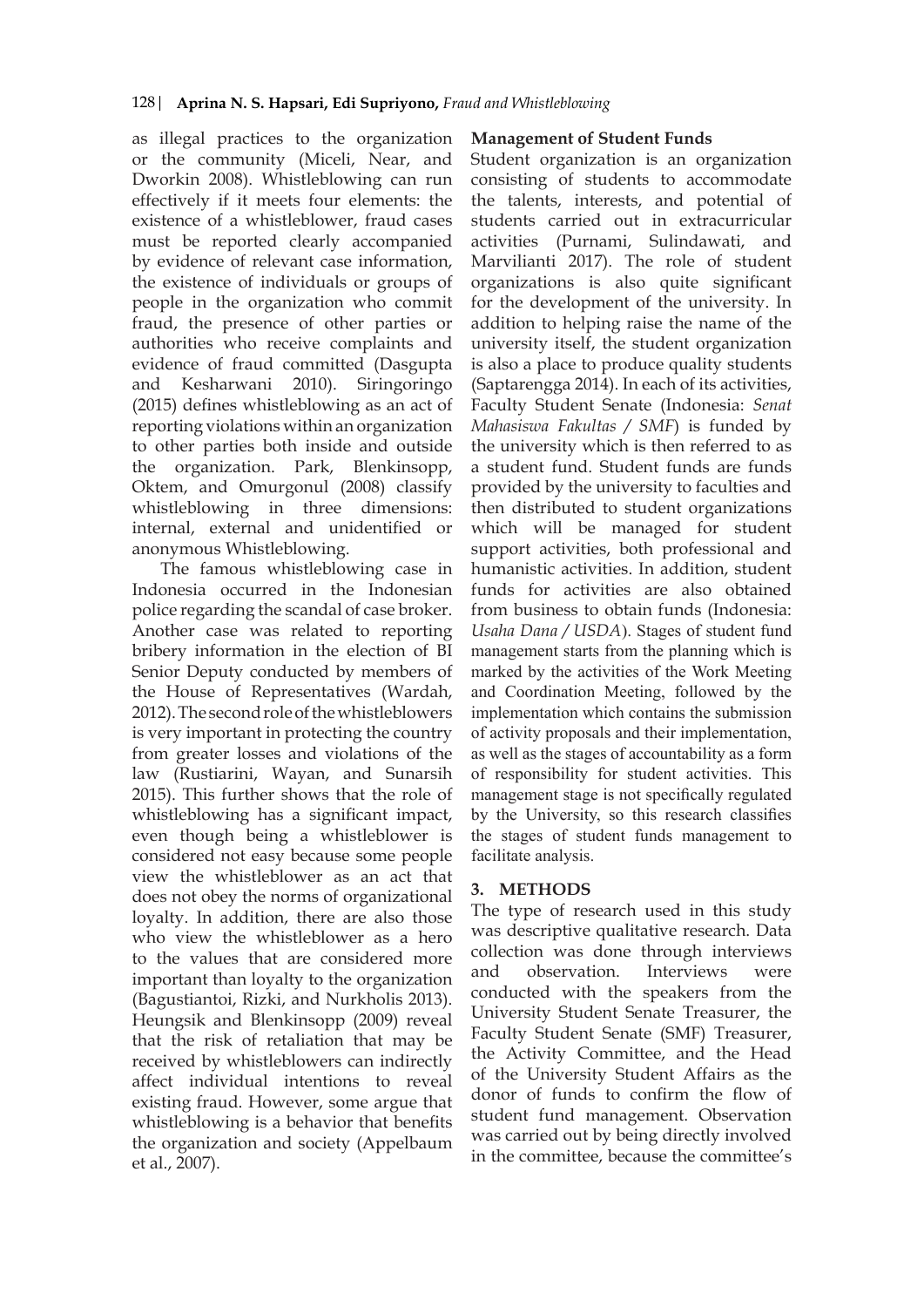activities were also part of the SMF, as the executor of the program designed by the SMF.

There are three channels of qualitative data analysis: data reduction, data presentation, and drawing conclusions (Miles & Huberman, 1994). In this study, Data reduction process was carried out in the results of the interview with the aim to take the essence of the results of interviews and observations, in addition to discarding the results of interviews that were not relevant to the research problem. Then the data was presented in the form of narrative text (in the form of field notes), in which excerpts from interviews were made as supporting evidence. After the data was presented, the data was then analyzed using the reference of fraud triangle framework and the classification of fraud according to ACFE on the results of interviews and observations that had been obtained from the field to determine the potential for fraud and whistleblowing in the management of student funds at ABC University. From the results of the analysis, the conclusions were drawn and used to answer the research problem.

#### **4. RESULT AND DISCUSSION**

## **General Description of the Research Object**

ABC University is one of the private universities in Central Java Province which has 13 faculties and 62 study programs. Each faculty has student organizations, one of which is called Faculty Student Senate (SMF). SMF is an executive institution at the faculty level that coordinates student activities at the faculty or study program level. SMF has the duties and authority: a) preparing and submitting a budget work program based on the rules that apply at the faculty level at the beginning of the period to the University Student Senate (Indonesia: *Senat Mahasiswa Universitas / SMU*) through the Faculty Student Representatives (Indonesia: *Badan Perwakilan Mahasiswa Fakltas / BPMF*) to be coordinated; b) implementing the work program that

has been set at the coordination meeting; c) providing accountability reports to SMU through BPMF at the end of the period; d) intensifying faculty student activities as the basis of student academic activities; e) representing faculty students in activities inside and outside the faculty; f) providing periodic reports on the progress of the implementation of work programs and budgets to SMU through BPMF; g) providing advice and critical, creative, realistic and non-conformist thinking to faculty leaders; h) conveying the aspirations of students at the faculty level; i) formulating and proposing a draft of BPMF regulation to be discussed and approved by BPMF; j) making SMF rules; k) making an SMF decision. SMF itself is part of student organizations that regulate and manage student funds in the committee.

## **Identification of potential fraud in the management of student funds at the stage of planning**

Planning is the stage in the preparation and submission of work programs and budgets. In general, all faculties have the same way in preparing the budget, but there are several different things depending on the needs of each faculty. Each year the student funds received by the faculty are always different depending on the number of students per class. Besides, there is another difference in the involvement of the planning process. Although there are no written rules regarding this planning process, from the results of interviews in general all faculties involve: 1) Treasurer of the SMF; 2) Daily Management Board (Indonesia: *Badan Pengurus Harian / BPH*) as the supervisor of the work program, and SMF budget; 3) Commission C (part of the budget); 4) Chair of the SMF. However, there are some faculties that do not involve all elements of the existing functionaries in the planning process, as happened in Faculty A. This is consistent with DW's statement as the treasurer of Faculty A:

*"Those involved during planning process were only the SMF Treasurer, the faculty*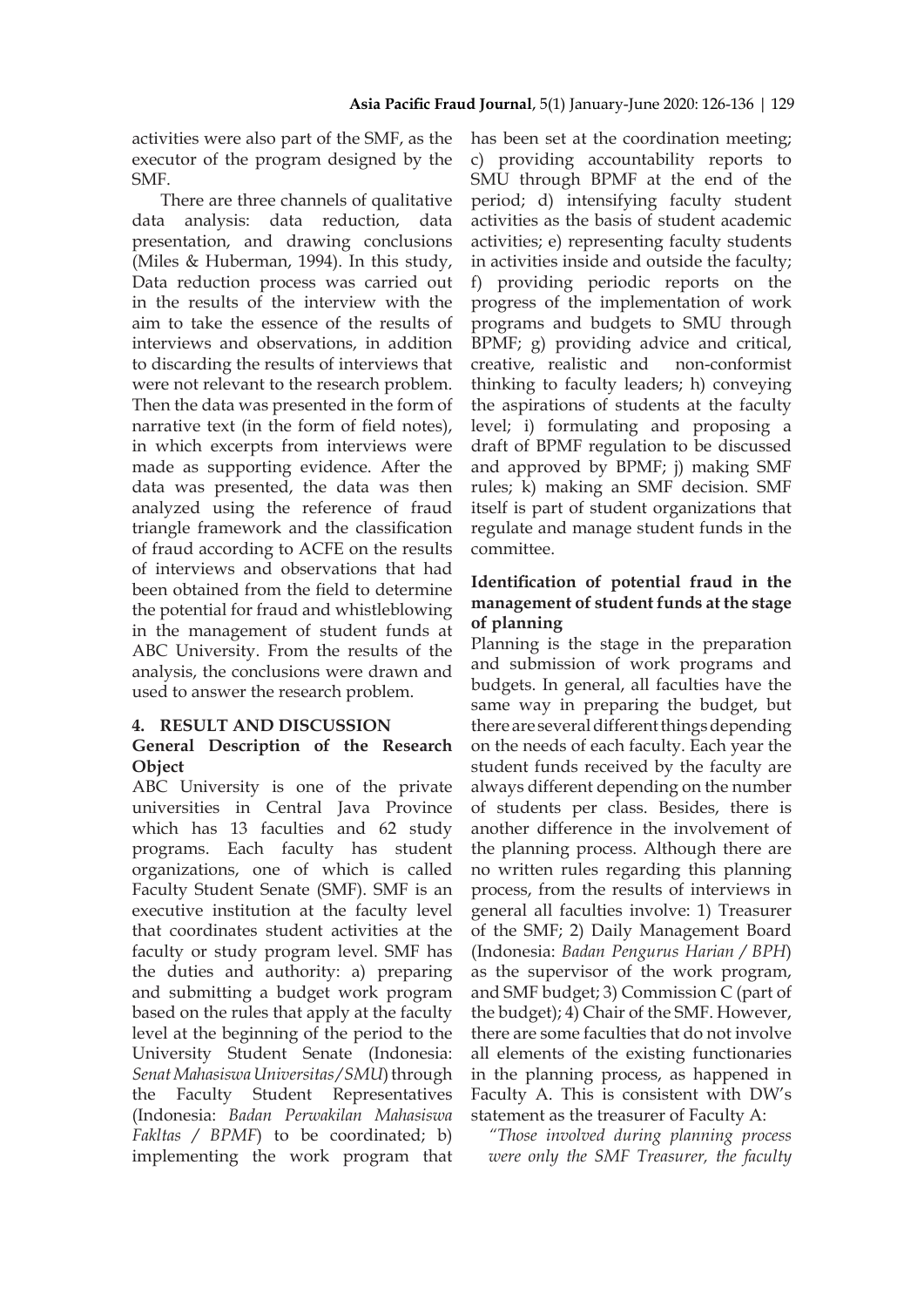#### *secretary and the faculty treasurer".*

Another case occurred in Faculty B which only involved treasurers and secretaries. This is in accordance with the statement delivered by BS, the SMF treasurer of Faculty B. After the planning was done, it was continued with a Coordination Meeting which was attended by all members of SMF. Furthermore, the work program and its budget were agreed and approved by the Vice Rector 3 (PR 3) for student affairs.

In the planning stage, the potential for fraud that might occur is the lack of involvement of all elements in student organizations. The involvement of all elements in student organizations will make the planning process better, because the representation of all members can be fulfilled. This means that the planning stage is the initial stages of the entire program of activities and the budget is agreed upon. By not involving all elements of the student body, there is possibility that the priority activities are focused only on the interests of certain parties. In this case, the weakness of the student body itself is the absence of official rules related to personnel involved in the planning stage, so that sometimes the design of activities and budgets is based only on the previous period's data. The planning stage ends with a Coordination Meeting which is only a plenary formality related to sharing budget for activities and does not accommodate any changes.

## **Identification of potential fraud in the management of student funds at the stage of implementation**

The implementation stage begins with the formation of a committee for each activity that has been budgeted at the planning stage. The activity committee will make an activity proposal and then submit it to Commission C as part of the program. In the process of making the budget, the committee already has a price standard set by the SMU party as a price standard. Next, the activity committee sends activity and budget proposals to the SMF Treasurer

and the SMF Secretary to be corrected and signed by the relevant parties, namely Head of University Student Affairs, the Chair and Treasurer of the SMU, and also to Vice Rector 3 to be approved. Then the approved budget by Vice Rector 3 will be realized by the Finance Department and the funds will be transferred to the faculty. The funds received are not all in cash but there are some that are directly transferred to the account of the committee or the committee in charge, then the committee will pay for the purchase to vendor by transferring, with the mechanism that the committee members provide proof of transaction notes, then the committee in charge will transfer the funds to the vendor concerned. This is in accordance with the results of interviews conducted with DL, the treasurer of SMF of Faculty K as follows:

*"Now the system used, in addition to cash, is transfers, such as budgeting for clothes. Then the method for paying is not in cash but by transfer system to the vendor's account".*

Form of payment by transfer is one form of control against cash theft. And the transfer payment is usually sourced from faculty or university funds. Therefore, the students sometimes look for loopholes to commit fraud by using other funding sources, such as business for funds or USDA. The USDA is a funding source that is commonly used to support activities if funding sources from faculties or universities are still inadequate. The USDA mechanism is regulated by the university which includes the amount of USDA funds that can be done only at a maximum of 30 percent of total revenue.

The USDA mechanism itself is carried out in various ways, some are done by selling food or drinks, selling used clothing, doing live music in cafes, or busking at roadside or restaurants. The activity committee usually sets a target for sales per committee member. If the activity committee does not meet the target, a fine will be charged as much as the profit from the sale of USDA. And if there is a delay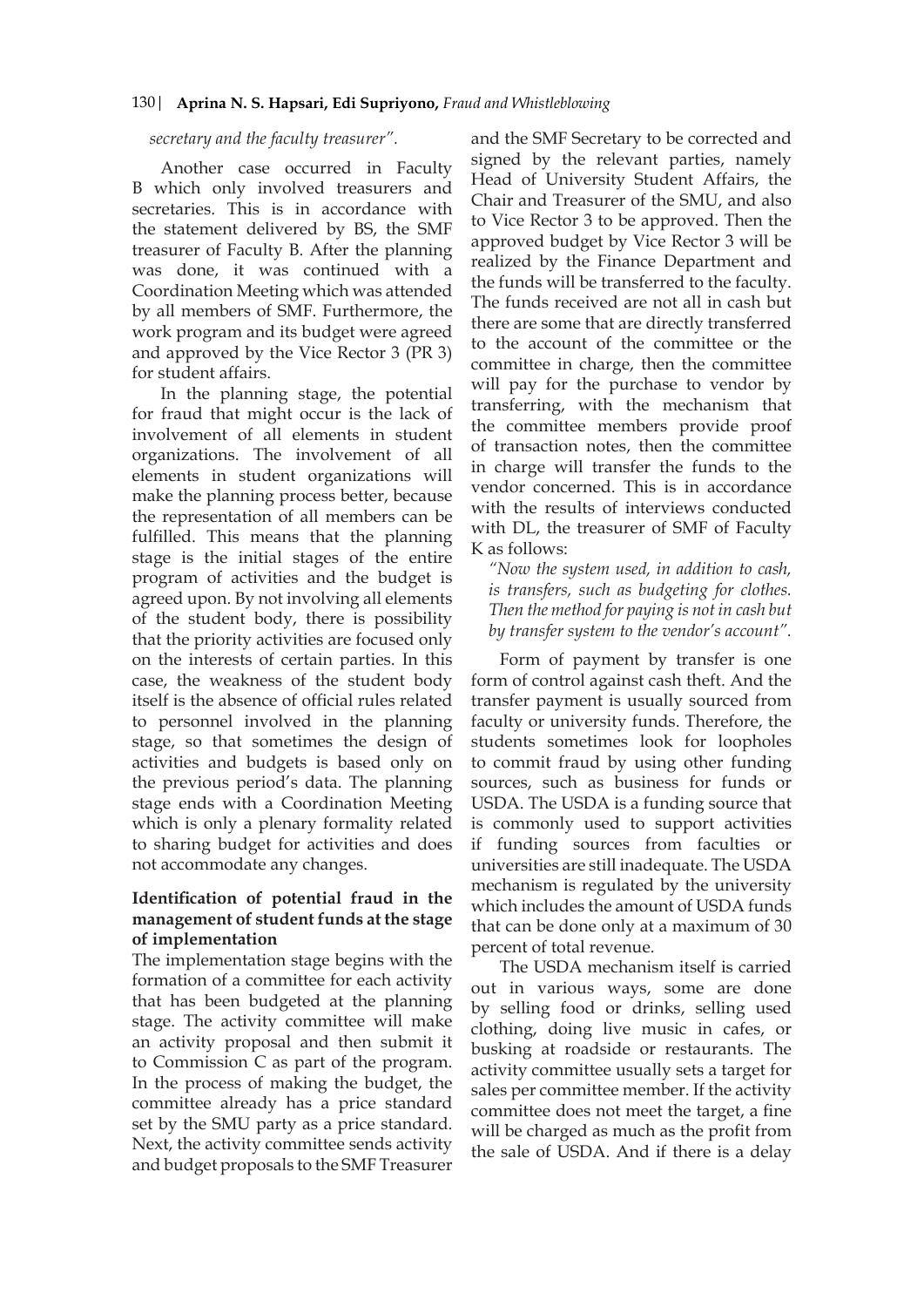in collecting USDA, the activity committee will give an additional fine with the amount that has been set together. They do it to cover the lack of funds needed. Such as USDA mechanism sometimes burdens committee members, as disclosed by DM, a committee member, as follows;

*"I have ever participated in the committee and was fined IDR 300,000 just because I could not reach the target. I think it was very burdensome. Every problem always ended with a fine. Up to one week I just drank 'energen', because the money was used to pay fines".*

However, this mechanism is not all carried out by the faculties, such as the Faculty L, the informant said:

*"To start an activity normally not by USDA, because it is useless if done by the USDA. In the end only a few will sell and they will be fined. Instead of using USDA, our friends in the activity committee prefer to use contribution fee to cover the shortcomings. So, per committee member will later be subjected to money amounting to IDR 100,000 up to IDR 400,000 depending on the amount of the lack of funds in the committee".*

USDA itself is actually not required by the university, but in carrying out activities, the USDA is always held. That is because the event organizing committee always wants the best event but the budget provided by the university is usually insufficient. This is what ultimately led the activity organizing committee to conduct the USDA. This is in accordance with the statements of BS and BR, as the secretary and treasurer of Faculty B:

*"We have very little funding. The number of our students is very small so that we get very little funds. The price of materials to run the activity program last year was expensive, so the money was not enough. Therefore, we needed to hold a USDA".*

In addition to the reasons for the lack of funds obtained from the university / faculty, the university itself is sometimes also late in disbursing funds for committee

activities which results in the USDA being an important matter related to the running of a student activity. This is in accordance with the statement of RW as SMF treasurer in Faculty I:

*"In the past period, university funds for activities were not yet disbursed when the activity began, so we had to borrow money to start the activity".*

The same statement was also expressed by ES who participated in the committee activities of this period:

*"Yesterday I joined the committee but the funds for the activities were not yet disbursed until the event was finished. In the afternoon we were told that the funds were just disbursed".*

To get around this, the activity committee can borrow money from the student body's cash obtained from the previous period when the activity had an excess of USDA funds. So the rest of the USDA funds will usually be given to the student body's treasury as a savings fund that can be used if there is a shortage or the funds have not been disbursed. This is in accordance with the statement revealed by KK, the speaker from Faculty F:

*"To overcome funds that have not yet disbursed from the university, we usually use last year's savings, borrow the money from the USDA in the past according to our needs, then when the funds are disbursed we will return it."*

The same statement was also expressed by PD as treasurer of Faculty G:

*"The remaining money from the past activity must be returned to LK's cash. This is done so that LK has a reserve of funds when there is activity but the funds have not been disbursed, so it can be helped from LK's cash funds".*

This not only occurred in the two faculties above, but also in H and K faculties. The faculties also require that the remaining USDA money be returned to the student body's treasury. The purpose of returning the rest of the USDA money is as a reserve fund that can be used if there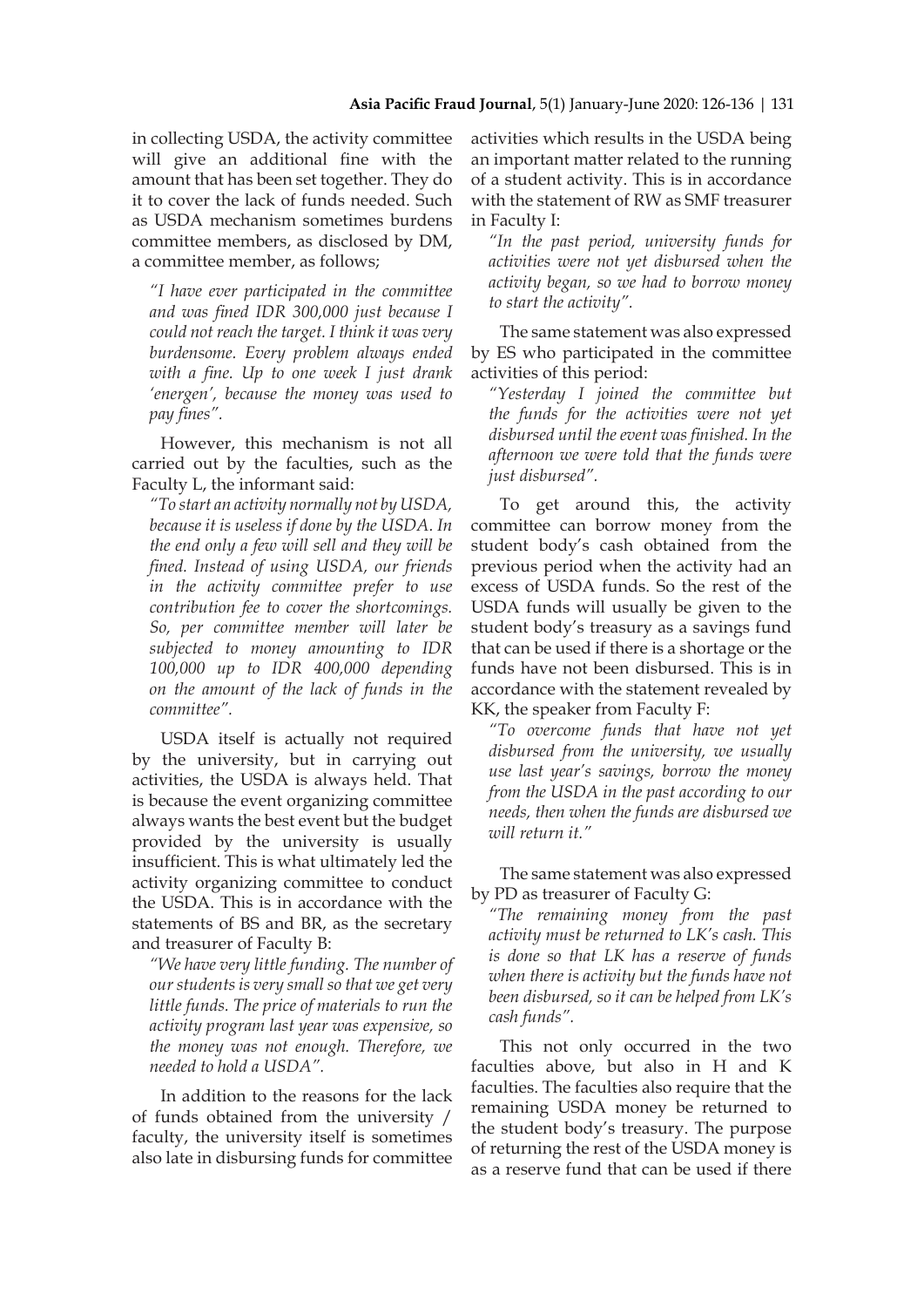is a shortage in the committee or an urgent need, given that the funds sometimes have not gone down during the activity. So there are indeed a number of faculties that use the remaining USDA money from last period as a savings fund that can be used for sudden needs. However, other faculties stated that the remaining money from the USDA was the committee's right, so it was up to the committee's policies regarding the use of these funds. This is in accordance with the statement conveyed by BS and BR as SMF treasurers of Faculty B:

If the USDA has excess money, it is for the committee, and it's the committee's rights. It is the committee who work but the money ultimately enters the LK treasury. That's a pity.

The same statement was expressed by SR as treasurer of Faculty I;

*"In the previous periods the remaining USDA money was returned to LK's cash, but it was once questioned by the activities committee because it was our own money, the USDA was conducted by the committee, the fine was also paid by the committee itself. So, for this period the remaining USDA money is returned to the committee, it is up to the committee to use what ".*

The remaining USDA money that is not returned to student organization is usually used for committee dissolution or distributed in cash to committee members. This is in accordance with HD's statement as one of the speakers who joined the committee at Faculty A:

*"At that time there was money left over from the committee activities, and it was planned for the dissolution of the committee and meals, but because some members were busy and could not come, the money was divided per member to Rp. 200,000.00".*

The same statement was also expressed by the SMF treasurers of Faculty D and E: *"In our faculty, if there is left over money, it will be returned to the members of the committee directly, in the form of money or meals".*

From the results of interviews with the faculties, there are no written rules that prohibit the allocation of USDA funds. However, if this continues, it will potentially deviate from the main objectives of the USDA that to cover the lack of activity funds does not mean to gain personal or group benefits by under the guise of the dissolution of the committee or the remaining money to be shared privately. The potential for fraud at this stage is more due to the rationalization motives with the reasons for having collected funds personally and even sacrificing time and energy, so it is natural that if there are funds remaining then used for personal or group interests, such as the dissolution of the committee, making uniforms and giving cash-back. The potential fraud that may occur at this stage can be seen from the USDA which is used as a financing component in the implementation of activities. The USDA fund collection is no longer seen from the side of the interests of the activities, but the aim has deviated to meet personal and group needs.

## **Identification of potential fraud in the management of student funds at the accountability stage**

The final stage in the management of student funds is accountability. The process of making Accountability Reports (LPJ) begins by collecting expenditure notes during activities in accordance with the source of income funds. Funds received from the university / faculty will be separated from other funds in the accountability report. In making accountability report, expense notes must be attached. Based on the standard, on the expense notes there must be a letterhead, name, address, telephone number, stamp, price per item, signature, and date. Notes that are not in accordance with standards will be returned by the SMF Treasurer to the activity committee to be corrected. In the process of making accountability report there are several conditions that indicate fraud, for example in the high price used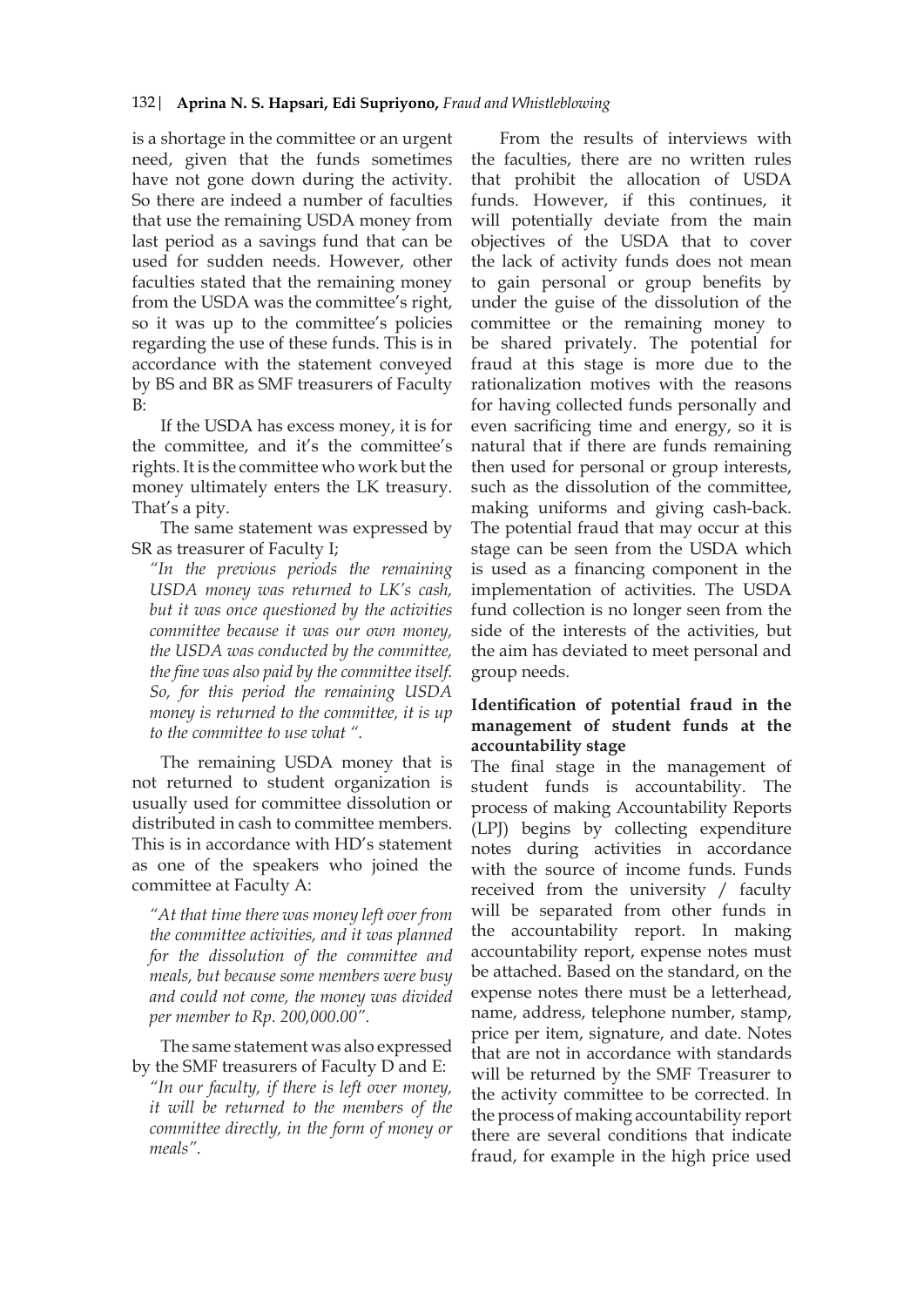in the budget proposal even though the realization always uses the lowest price at the time of purchase. This results in a price difference that is potentially used for offbudget needs. This is consistent with the statement stated by IC, treasurer of Faculty E:

*"Last year we lacked funds to buy faculty needs. So, because in this period there was still a lot of excess money, then it was used to buy tripot, so that the funds were not returned to the faculty, and even we also raised the price in the expense notes. The real price was around one hundred and fifties but in the expense note we wrote three hundred so that there was no leftover money."*

Another example of the potential for fraud in the accountability stage is as stated by ES who has ever participated in committee activities:

*"I used to raise the price of rent in the receipts when renting chairs. I budgeted two hundred thousand, even though the rent for the chair was only fifty thousand. I made my own receipt, and I wrote my own telephone number. Then I asked the rental owner to sign on the note, because he already knew. At first, I was worried I would be confirmed by the treasurer, but in fact I was never called, and this became a habit every time I joined the committee."*

The potential for fraud occurred because there was no confirmation to the third party regarding the expense notes attached on the accountability report collected. If the standard requested by the SMF Treasurer has been met then there is no need for confirmation, because it is felt to be burdensome and takes a long time.

However, it is proven that there is still one faculty that makes confirmation in process of accountability report making. This was revealed by EL, as SMF Treasurer of Faculty D;

*"At that time when I became the treasurer of activities, when there were incorrect notes or did not meet the correct classification of notes, I immediately confirmed directly to the shop, such as confirmation of purchase or if there was something lacking such as* 

*a stamp, signature, or when there was a scribble I immediately came to the shop to ask the new one".*

From interviews with all faculties, other phenomena that indicate misuse of the accountability report are indicated by marking up prices, changing the date of the purchase notes so that they are not reported to the accountability report, using a blank note so that the nominal between expenditure and budget is the same. This is consistent with the results of the interview with the SMF Treasurer at Faculty B:

*"To get around the same budget and LPJ, we usually ask for a blank note, or we change the price in the expense note. For example, the difference is fifteen thousand, then we look for a note that the price can be raised".*

A similar statement was also expressed by SMF treasurer at Faculty K:

*"Faculty K usually also uses blank notes to balance between the nominal in accountability report and the nominal in proposals. But in this period, we changed the date in the note. The rule from the faculty states that purchase memorandum could not be included in accountability report if it is more than thirty days, because it is considered expired and will be a problem. So, we changed the date so that it would not be included in the accountability note, or we balanced to the nominal as needed so that it could be fit, so we just manipulated accountability report."*

The results of interviews show that in all faculties such cheating is familiar to them. In fact there was one faculty that even taught the activity treasurer to manipulate financial report data so that the proposal budget and accountability report were the same. This was revealed by BS and BR as treasurers of Faculty B:

*"When the treasurer of activities experiences difficulties, we sometimes help him directly, especially when making accountability reports, by providing input on how to make the nominal in the accountability report and the proposal be balanced."*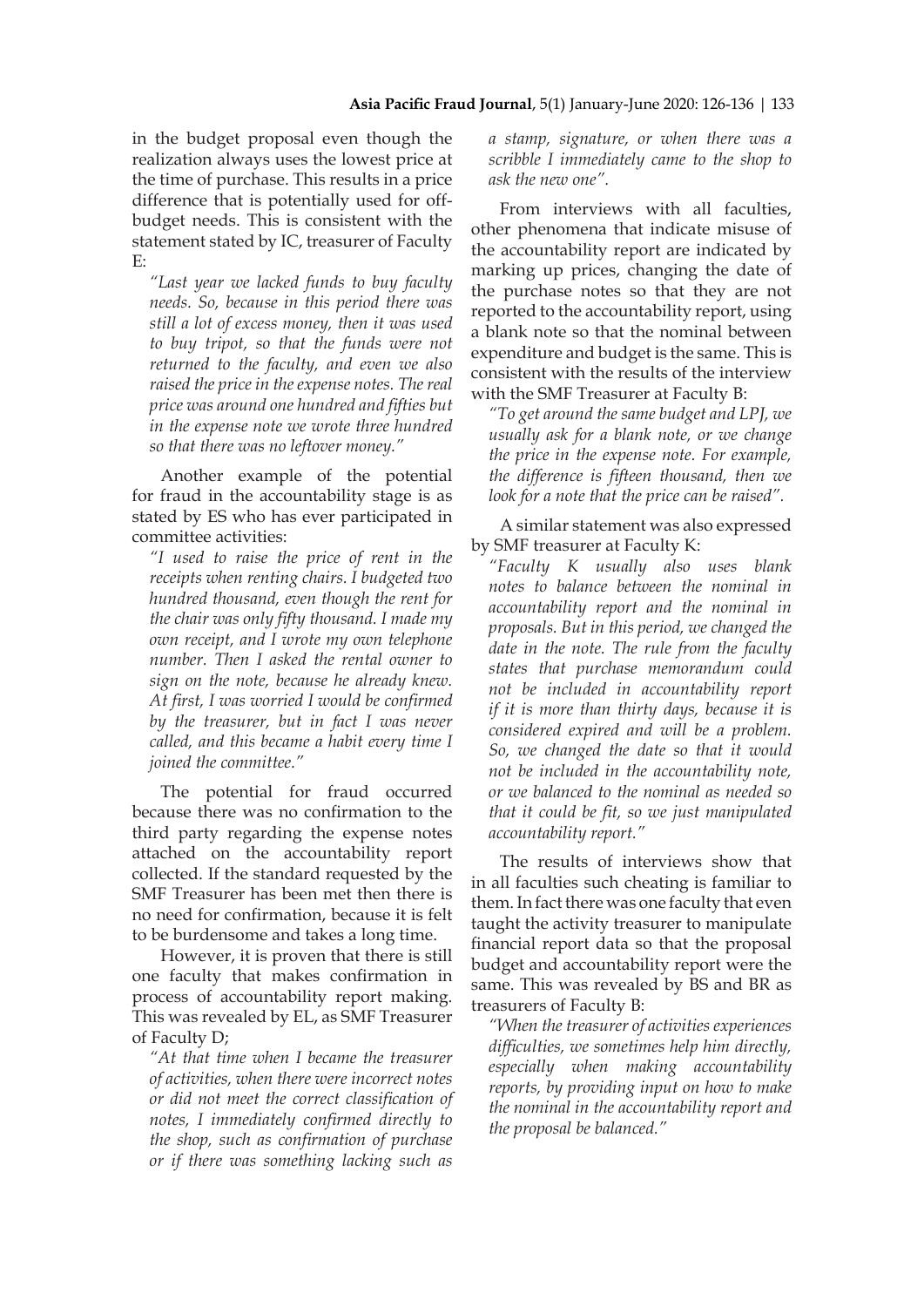Thus it can be seen that in the stage of making accountability report at some faculties, there has been the same potential for fraud. The motive is by looking for ways or loopholes so that the budget and accountability have the same value, either by using any means. The main purpose of accountability carried out by students is the balance in the numbers between budget and realization. One of the motives for doing this is because of pressure. If there is money left over then the budget for the next period will be cut. Besides, rationalization is also a reason in which they think that it is natural and it has become a hereditary culture of each generation.

## **Identification of the Potential Whistleblowing in the Management of Student Funds**

Based on the results of the identification of potential fraud that has been described, this study also intends to assess the potential for existing whistleblowing. Open fraud has never been found or even brought to the realm of law, but what happens is the potential for fraud that is almost the same for every activity. Even in general the university tends to close the eyes to the potential for fraud committed by students in the management of student funds, because the scale of the loss experienced is considered insignificant and also due to the university's ignorance regarding this form of fraud. This also underlies the lack of intention to conduct whistleblowing in this study. As the results of interviews that show that the interviewees do not have the intention to disclose the existing fraud in managing student funds. This was revealed by PD as Treasurer of Faculty G:

*"We have no applicable rules like SP when there is fraud, and choose not to report, but it is settled within the family within the LK, so it does not reach to the top".*

The same thing was also expressed by SMF treasurer of Faculty L:

*"If there is an act of fraud within the committee, we will usually reprimand and resolve in a family manner, there will be no blacklist or SP, and it will only be resolved* 

#### *in our LK unit, not to be reported".*

Based on the results of interviews in Faculties C, D E, F, M, they tend to remain silent when they encounter fraud, especially those that have become a hereditary culture as is in the case in the USDA and accountability report. Although there are some faculties that claim to report fraud, in reality they have never reported any fraud. In addition to becoming a heredity culture, it is also due to the absence of a systematic fraud reporting mechanism.

### **5. CONCLUSION**

Overall there is potential for fraud either in the planning, implementation, or accountability stages. However, this research focuses more on both stages: the implementation stage related to USDA funds and the accountability stage related to the misuse of financial statements by falsifying notes and marking up the price. If this is allowed to continue, it will lead to bad morals, especially to students, because they can collect the USDA money only for the dissolution of the committee or other matters and not focus on the committee. Their motive for doing that is because they feel it is a natural thing and has become a hereditary culture. In addition, the potential for whistleblowing is not found. All informants saw the potential for fraud, but they were reluctant to disclose, let alone to report it to the university, because there was an assumption that if there was potential for fraud it would be better to discuss it in a family way.

The limitation of the research is that there is no data triangulation, such as obtaining supporting evidence in the form of notes, accountability report, or proposals, because it is considered very sensitive and the informants are less open in providing answers during the interview process related to the topic of fraud. Therefore, it is suggested that further researchers expand the object of research not only in one university but many universities, or deepen only in one stage and only focus on one type of fraud.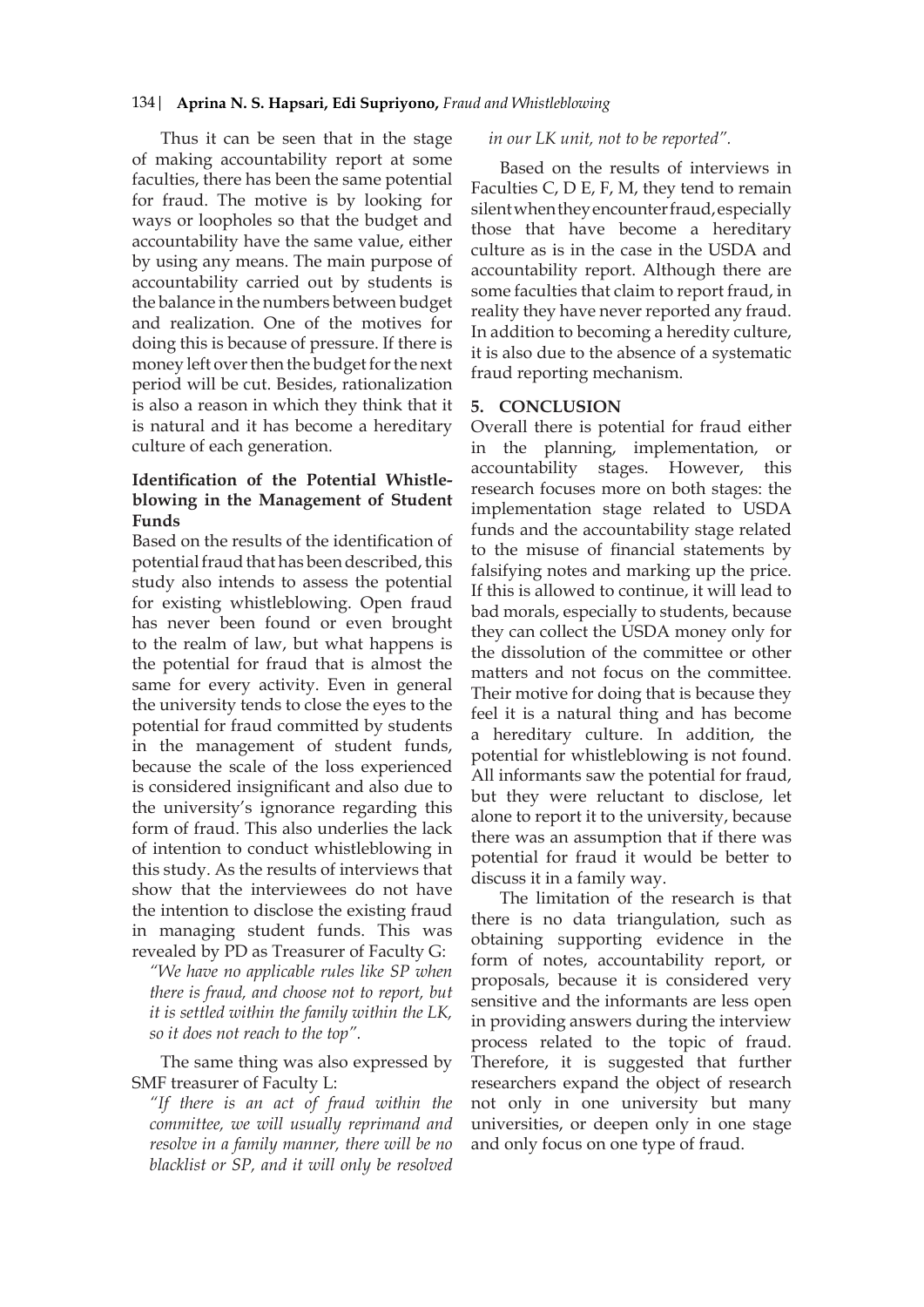#### **REFERENCES**

- ACFE. (2017). What Is Fraud? Retrieved June 6, 2017, from http://www.acfe. com/fraud-101.aspx
- Appelbaum, M. K., Law, J. B., Jones, D., Barnacz, A., Johnson, A., & Keenan, J. P. (2007). "I think I know what you mean." The role of theory of mind in collaborative communication. *Interaction Studies: Social Behaviour and Communication in Biological and Artificial Systems*, *8*(2), 267–280.
- Arens, A., Randy, E., & Mark, B. (2008). Auditing dan Jasa Assurance Pendekatan Terintegrasi. In *Auditing dan Jasa Assurance Pendekatan Terintegrasi.* Jakarta: Erlangga.
- Asikin, I. (2017, April). ICW Ungkap Korupsi di Dunia Pendidikan, Dinas Pendidikan urutan Teratas. *Tribun News*.
- Bagustiantoi, Rizki, & Nurkholis. (2013). Faktor-Faktor yang Mempengaruhi Minat Pegawai Negeri Sipil (PNS) untukMelakukan Tindakan Whistleblowing. *Jurnal Ilmiah Mahasiswa FEB.*, *3*(1).
- Dasgupta, S., & Kesharwani, A. (2010). Whistleblowing: A Survey of Literature. *IUP Journal of Corporate Governance*, *9*(4), 57–70.
- Dyck, Alexander, Morse, & Zingales, L. (2010). Who blows the whistle on coporate fraud? *The Journal of Finance*, 2213–2253.
- Hasrat, W. (2016). Diduga Tilep Dana BOS, Kepsek Ini Ditahan Jaksa. Retrieved from https://daerah.sindonews. com/read/1126660/192/didugatilep-dana-bos-kepsek-ini-ditahanjaksa-1469611974
- Miceli, M. P., Near, J. P., & Dworkin, T. M. (2008). *Whistleblowing in Organizations*. New York: Rotledge.
- Miles, M., & Huberman, A. (1994). Miles and Huberman Chapter 2. In *Qualitative Data Analysis*.
- Park, H., & Blenkinsopp, J. (2009). Whistleblowing as planned behavior - A survey of south korean police officers. *Journal of Business Ethics*, *85*(4), 545–556. https://doi. org/10.1007/s10551-008-9788-y
- Park, H., Blenkinsopp, J., Oktem, K. M., & Omurgonul. (2008). ultural Orientation and Attitudes Toward Different Forms of Whistleblowing: A Comparison of South Korea, Turkey, and the U.K. *Journal of Business Ethics.*, *82*, 929–939.
- Purnami, G. A. K. M., Sulindawati, N. L. G. E., & Marvilianti, P. E. (2017). Akuntabilitas Pengelolaan Keuangan Organisasi Kemahasiswaan Keluarga Mahasiswa Hindu Dharma Yowana Brahma Vidya Universitas Pendidikan Ganesha. *Universitas Pendidikan Ganesha*, *8*(2).
- Puspita, Y. R., Haryadi, B., & Setiawan, A. R. (2015). Sisi Remang Pengelolaan Keuangan Organisasi Mahasiswa. *Jurnal Akuntansi Multiparadigma*, *6*(1), 133–144. https://doi.org/10.18202/ jamal.2015.04.6011
- Rakhmawaty, P. (2016). Eks Rektor Unair Tersangka Korupsi Pengadaan Alkes. Retrieved from https://nasional. sindonews.com/read/1096984/13/ eks-rektor-unair-tersangka-korupsipengadaan-alkes-1459343409
- Rezaee, Z. (2005). Causes, consequences, and deterence of financial statement fraud. *Critical Perspectives on Accounting*, *16*(3), 277–298. https://doi.org/10.1016/S1045- 2354(03)00072-8